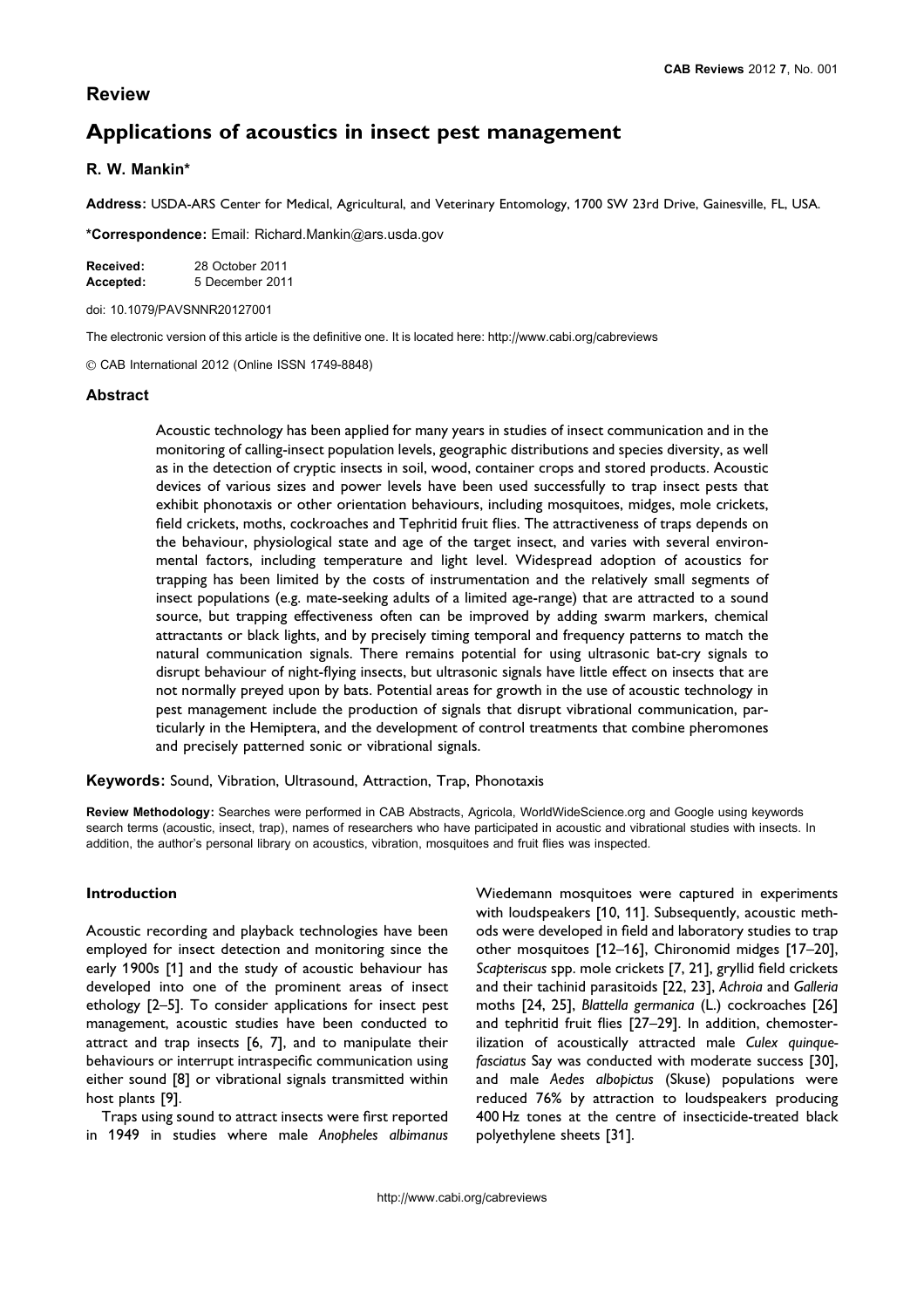In several studies, acoustic traps have been deployed not just to capture, sterilize, or kill insects, but to collect live specimens for biological studies [32, 33] and biological control programmes [34, 35]. Acoustic methods also have been used in surveys to monitor insect diversity [36, 37], population levels [38–40] and geographic distributions [41].

Given the urgent need of regulatory agencies and pest managers to obtain improved tools to detect and manage growing numbers of invasive insect species, e.g. [42–44], it is worthwhile to reflect on the current usage of acoustic technology in integrated pest management programmes, as well as the potential for additional applications in the future. Recent reviews on the evolution and function of insect auditory systems [45] and the physiological, behavioural, ecological and evolutionary context of insect communication [46], and several recent studies on mosquito audition and mating behaviour [47–54] and parasitoid acoustic organs [55] provide helpful background information for this discussion.

### Currently Available Sound and Vibration Production Technology

Sonic sources of different dimensions and power levels have been tested in trapping studies, population surveys and behavioural manipulation bioassays, including generalpurpose loudspeakers [7, 15], large piezoplastic sheets on foam boards [14], acoustic lasers [28], small tweeters [55] and even tuning forks [15]. Harmoniums [56] and MP3 player speakers [57, 58] have been used to produce airborne sounds that excited vibrations within plants or other substrates containing targeted insects. Caged insects [22, 59], tethered flying insects [48], electrodynamic shakers [60] and piezoceramic actuators [61] have been used to produce sounds and vibrations in behavioural manipulation studies. The speakers with large dimensions and the acoustic laser were constructed to broadcast long-range, loud (*>*100 dB at 1 m) signals, based on findings that increased signal levels resulted in increased signal attractiveness and trap capture rates [62, 63]. Speakers with small dimensions have been used to produce spatially divergent sound fields to facilitate directional orientation [15, 55, 64, 65]. Some of the signals produced have been playbacks of original recordings [10, 57, 64], others have been synthesized [8, 14, 24, 66, 67]. In several studies [21, 49, 52], the responses to live or recorded signals were compared with responses to synthesized signals.

Relatively high costs of broadcasting over large areas compared with the costs for chemical attractants and pesticides have hampered development of acoustic technology for insect management until now. Frequencydependent attenuation reduces the effective range of airborne and structural vibration signals greater than 100– 200 Hz [1, 60, 68]. High-amplitude speakers can extend the range of sonic broadcasts, but sufficiently powerful energy sources have not always been readily available in the field [6, 7].

### Attraction and Trapping Devices

Insects of different species attracted to sound have been trapped by a variety of devices, including electrically charged screens [10, 11, 69], fans or vacuums [64] with collecting bags or cones with nets [66], adhesive cylinders [12, 70–72] and boards [14], funnel and bucket traps [73], or wood-and-screen silt traps [74]. The preferred traptype depends partly on the size of the insect and its locomotory behaviours, i.e., flight or walking up or down a surface, preferences for crevices or holes, rough or smooth surfaces, etc. [75–78]. Frequently the trap captures are strongly affected by moonlight levels, wind and other factors [16]. In addition, the attractiveness of a trap is context-dependent [7, 22, 58], varying over time and over different segments of the population. For example, the calling sound of a male cricket can attract females, but at high intensities it can inhibit female locomotion or cause other males to move away [61].

The rates of captures in traps often are improved significantly by adding black cloth or other swarm markers, black light or other visual attractants [69, 79], or chemical attractants, depending on the target insect [7, 77, 78]. In the case of mosquitoes, live hamsters and dry ice were used to attract females in addition to the males that were attracted by sound [67].

The sound sources and traps currently in use are mature technology, not likely to change in the near future, but potential avenues for cost-reductions and for enhancements of the effectiveness of behavioural manipulations may be found in the design and implementation of controllers that set beginning and ending times and other temporal patterns of sound production to match the patterns of the targeted species [7]. Also, incorporation of automated counting and identification of the captured or detected insects [40, 80–82] into trapping and monitoring systems may improve their effectiveness in field experiments and integrated pest management programmes. Automated counting and identification is of benefit particularly in environments where servicing of traps might be difficult or dangerous, or when trapping data need to be collected in a timely manner.

## Repulsion/Exclusion, Interference with Communication and Other Potential Applications of Acoustic Signals

It has been well documented that many species of insects subject to predation by bats will dive to the ground or move away when they detect ultrasonic signals that resemble echolocation calls [5, 7, 83]. Studies of ultrasonic signals on several moth pest species were conducted [84–87]. In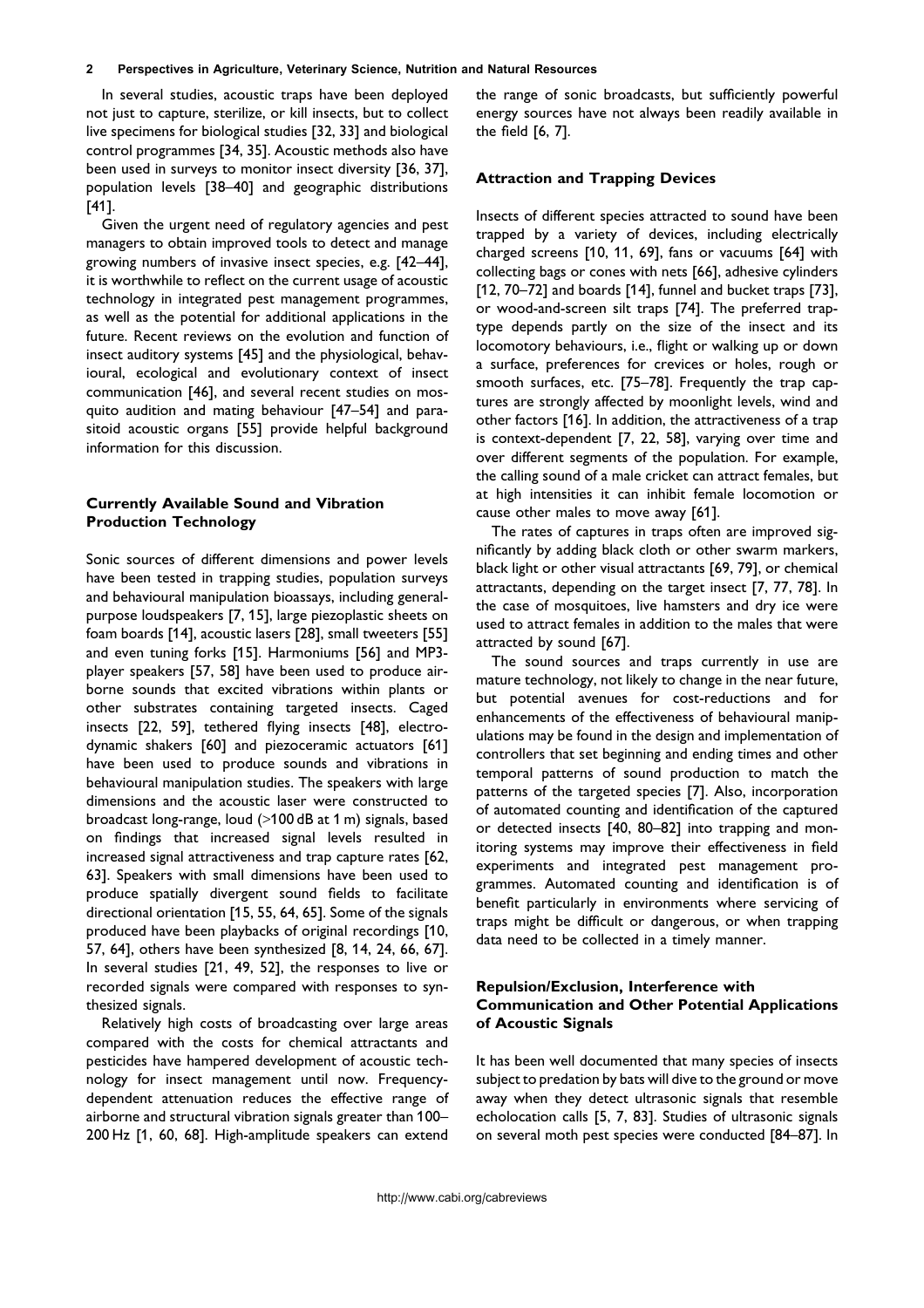the latter study [87], a light trap containing an ultrasonic speaker was placed in a maize field containing Heliothis zea (Boddie) and Ostrinia nubilalis (Hübner). The speaker delivered 1 ms, 25 kHz pulses at rates of 1–10 /s, simulating a range of pulse rates and durations emitted during echolocating cries by local insectivorous bats [88]. In this field study [87], high pulse rates decreased light-trap catches more effectively than low pulse rates, and the O. nubilalis were affected more strongly than H. zea. The results from these and related studies suggested that the effects of habituation and sound shadows rendered ultrasonic repellent signals ineffective for reducing oviposition or for reducing economic damage. It was proposed that the effects of habituation might be reduced by: (1) reducing the signal intensity, (2) presenting the pulses at unpredictable intervals, (3) varying the pulse duration irregularly, or (4) moving the signal source or imparting apparent motion to the signal source [88]. Thus, it may be instructive to revisit ultrasonic treatments in the future for crops where sound shadows can be minimized.

It is important to note also that capability to detect ultrasound to ultrasonic signals has evolved primarily in insects that are preyed upon by bats. Consequently, it is not surprising that none of the popularly marketed ultrasonic repellers has ever been shown to be costeffective against insects such as cockroaches, mosquitoes, fleas and dragonflies that typically are not bat prey [89–92].

Potential applications of acoustic or vibrational signals for trapping of hemipteran insects or behavioural manipulation of their communication [56, 93–96], as well as for repelling ants or otherwise interfering with their colonymaintenance activities [58] have been considered but not yet implemented in field environments. In addition, there is potential for behavioural manipulation of predator–prey interactions [97] and acoustic mimicry [98]. Finally, several studies have been conducted with insects that use both sound and pheromone during courtship [24, 25, 99– 103], as well as on insects that exhibit increased sensitivity to acoustic or olfactory stimuli after pre-exposure to the alternate stimulus [104, 105].

The precise control of timing and frequency of signals enabled by modern computer technology has considerable potential to enhance the trapping efficiency and effectiveness of behavioural manipulations in the future. Precise control of timing can be of value in the disruption of vibrational communication of duetting insects [106], especially pests such as Diaphorina citri (Kuwayama), the Asian citrus psyllid [107]. Similarly, there is potential that dynamic control of broadcast frequency may enhance capture efficiency of mosquitoes [49–54].

### Conclusions

Until now, acoustic technology has an uneven record of success in insect pest management applications. The range

of acoustic stimuli is limited in comparison with the transmission distances of pheromones and other chemical attractants. The responses to attractive or repellent acoustic stimuli habituate rapidly and are variable among different segments of a given target species.

As with pheromone technology, however, acoustic methods have proven useful in a number of insect management applications, particularly for trapping of mosquitoes and midges, and enterprising entomologists are likely to develop additional beneficial uses of acoustic technology for insect management in the next few decades. Certainly, acoustic and vibrational signals can serve both long- and short-range functions, and the signals can be patterned easily to transmit several different signals using the same signalling organs and receptors, as has been demonstrated by the observed diversity of cricket acoustical communication [108]. It has been proposed that a diversity of airborne sound signals [46] and structural vibration signals [60, 109] remain to be discovered in insects. Modern digital signal processing technology now enables broadcast of a diversity of sonic and vibrational signal frequencies of different temporal patterns for a wide range of yet undiscovered, customizable insect behavioural management opportunities.

#### Acknowledgments

The use of trade, firm or corporation names in this publication is for the information and convenience of the reader. Such use does not constitute an official endorsement or approval by the USDA of any product or service to the exclusion of others that may be suitable. The USDA is an equal opportunity employer.

#### **References**

- 1. Mankin RW, Hagstrum DW, Smith MT, Roda AL, Kairo MTK. Perspective and promise: a century of insect acoustic detection and monitoring. American Entomologist 2011;57:30–44.
- 2. Alexander RD. Acoustical communication in arthropods. Annual Review of Entomology 1967;12:495–526.
- 3. Gwynne DT. Phylogeny of the Ensifera (Orthoptera): a hypothesis supporting multiple origins of acoustical signalling, complex spermatophores and maternal care in crickets, katydids, and weta. Journal of Orthoptera Research 1995;4:203–18.
- 4. Sueur J. Insect species and their songs. In: Drosopoulos S, Claridge MF, editors. Insect Sounds and Communication: Physiology, Behaviour, Ecology, and Evolution. Taylor & Francis, Boca Raton, FL; 2006. p. 207–17.
- 5. Connor WE, Corcoran AJ. Sound strategies: the 65-millionyear-old battle between bats and insects. Annual Review of Entomology 2012;57:21–39.
- 6. Walker TJ. Acoustic traps for agriculturally important insects. Florida Entomologist 1988;71:484–92.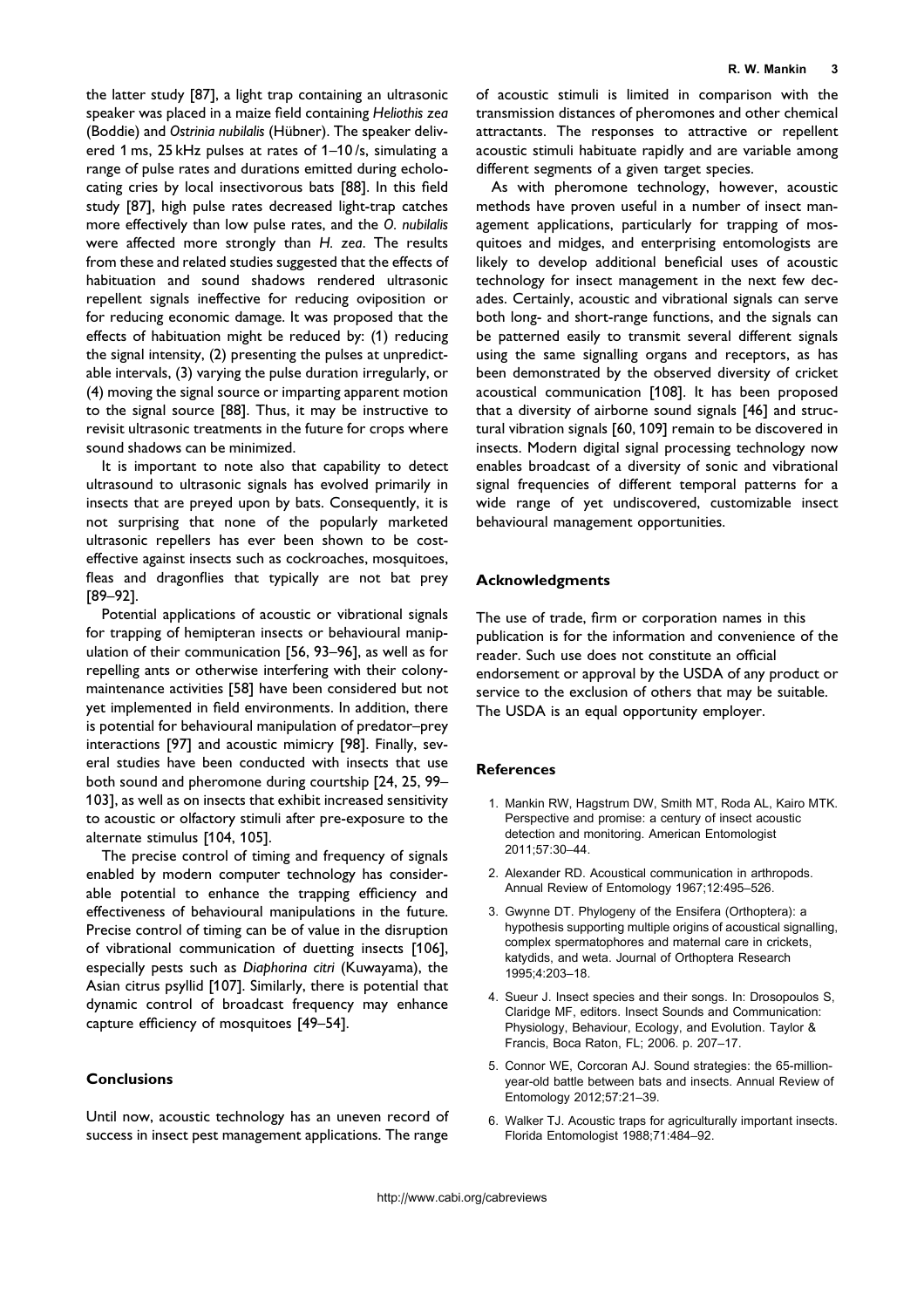#### 4 Perspectives in Agriculture, Veterinary Science, Nutrition and Natural Resources

- 7. Walker TJ. Acoustic methods of monitoring and manipulating insect pests and their natural enemies. In: Pest Management in the Subtropics: Integrated Pest Management – A Florida Perspective. Intercept Ltd, Andover, Hants, UK; 1996. p. 245–57.
- 8. Samarra FIP, Klappert K, Brumm H, Miller PJO. Background noise constrains communication: acoustic masking of courtship song in the fruit fly Drosophila montana. Behaviour 2009;146:1635–48.
- 9. Čokl A, Millar JG. Manipulation of insect signaling for monitoring and control of pest insects. In: Ishaaya I, Horowitz AR, editors. Biorational Control of Arthropod Pests. Springer Science+Business Media BV, New York; 2009. p. 279–316.
- 10. Kahn MC, Offenhauser W. The first field tests of recorded mosquito sounds used for mosquito destruction. American Journal of Tropical Medicine 1949;29:811–25.
- 11. Offenhauser WH, Kahn MC. The sounds of disease-carrying mosquitoes. Journal of the Acoustical Society of America 1949;21:259–63.
- 12. Ikeshoji T, Sakakibara M, Reisen WK. Removal sampling of male mosquitoes from field populations by soundtrapping. Japanese Journal of Sanitary Zoology 1985;36:197–203.
- 13. Ikeshoji T. Distribution of the mosquitoes, Culex tritaeniorhynchus, in relation to disposition of sound traps in a paddy field. Japanese Journal of Sanitary Zoology 1986;37:153–9.
- 14. Ikeshoji T, Ogawa K. Field catching of mosquitoes with various types of sound traps. Japanese Journal of Sanitary Zoology 1988;39:119–23.
- 15. Belton P. Attraction of male mosquitoes to sound. Journal of the American Mosquito Control Association 1994;10:297–301.
- 16. Silver JB. Sound traps and other miscellaneous attraction traps. In: Mosquito Ecology: Field Sampling Methods. Springer Netherlands, New York; 2007. p. 1027–48.
- 17. Ogawa K. Field trapping of male midge Rheotanytarsus kyotoensis (Diptera: Chironomidae) by sounds. Japanese Journal of Sanitary Zoology 1992;43:77–80.
- 18. Ogawa K, Sato H. Relationship between male acoustic response and female wingbeat frequency in a chironomid midge, Chironomus yoshimatsui (Diptera: Chironomidae). Japanese Journal of Sanitary Zoology 1993;44:355–60.
- 19. Hirabayashi K, Ogawa K. Field study on capturing midges, Propsilocerus akamusi (Diptera: Chironomidae), by artificial wingbeat sounds in a hyper-eutrophic lake. Medical Entomology and Zoology 2000;51:235–42.
- 20. Hirabayashi K, Nakamoto N. Field study on acoustic response of chironomid midges (Diptera: Chironomidae) around a hyper-eutrophic lake in Japan. Annals of the Entomological Society of America 2001;94:123–8.
- 21. Ulagaraj SM, Walker TJ. Phonotaxis of crickets in flight: attraction of male and female crickets to male calling songs. Science 1973;182:1278–9.
- 22. Campbell DJ, Shipp E. Spectral analysis of cyclic behaviour with examples from the field cricket Teleogryllus commodus (Walk.). Animal Behaviour 1974;22:862–75.
- 23. Walker TJ. Monitoring the flights of field crickets (Gryllus spp.) and a tachinid fly (Euphasiopteryx ochracea) in North Florida. Florida Entomologist 1986;69:678–85.
- 24. Spangler HG. Attraction of female lesser wax moths (Lepidoptera: Pyralidae) to male-produced and artificial sounds. Journal of Economic Entomology 1984;77:346–9.
- 25. Spangler HG. Ultrasonic communication in Corcyra cephalonica (Stainton) (Lepidoptera: Pyralidae). Journal of Stored Product Research 1987;23:203–11.
- 26. Mistal C, Takács S, Gries G. Evidence for sonic communication in the German cockroach (Dictyoptera: Blattellidae). Canadian Entomologist 2000;132:867–76.
- 27. Webb JC, Burk T, Sivinski J. Attraction of female Caribbean fruit flies, Anastrepha suspensa (Diptera: Tephritidae) to the presence of males and male-produced stimuli in field cages. Annals of the Entomological Society of America 1983;76:507–17.
- 28. Mankin RW, Anderson JB, Mizrach A, Epsky ND, Shuman D, Heath RR, et al. Broadcasts of wing-fanning vibrations recorded from calling male Ceratitis capitata (Wiedemann) (Diptera: Tephritidae) increase captures of females in traps. Journal of Economic Entomology 2004;97:1299–309.
- 29. Mizrach A, Hetzroni A, Mazor M, Mankin RW, Ignat T, Grinshpun N, et al. Acoustic trap for female Mediterranean fruit flies. Transactions of the American Society of Agricultural Engineers 2005;48:2017–22.
- 30. Ikeshoji T, Yap HH. Monitoring and chemosterilization of a mosquito population, Culex quinquefasciatus (Diptera: Culicidae) by sound traps. Applied Entomology and Zoology 1987;22:474–81.
- 31. Ikeshoji T, Yap HH. Impact of the insecticide-treated sound traps on an Aedes albopictus population. Japanese Journal of Sanitary Zoology 1990;41:213–7.
- 32. Fowler HG. Traps for collecting live Euphasiopteryx depleta (Diptera: Tachinidae) at a sound source. Florida Entomologist 1988;71:654–6.
- 33. Paur J, Gray DA. Individual consistency, learning and memory in a parasitoid fly, Ormia ochracea. Animal Behaviour 2011;82:825–30.
- 34. Frank JH. Biological control of pest mole crickets. In: Rosen D, Bennett FD, Capinera JL, editors. Pest Management in the Subtropics: Biological Control – A Florida Perspective. Intercept, Andover, UK; 1994. p. 343–52.
- 35. Frank JH, Walker TJ. Permanent control of pest mole crickets (Orthoptera: Gryllotalpidae: Scapteriscus). American Entomologist 2006;52:138–44.
- 36. Riede K. Acoustic monitoring of Orthoptera and its potential for conservation. Journal of Insect Conservation 1998;2:217–23.
- 37. Chesmore ED, Ohya E. Automated identification of fieldrecorded songs of four British grasshoppers using bioacoustic signal recognition. Bulletin of Entomological Research 2004;94:319–30.
- 38. Forrest TG. Using insect sounds to estimate and monitor their populations. Florida Entomologist 1988;71:416–26.
- 39. Mankin RW. Acoustical detection of Aedes taeniorhynchus swarms and emergence exoduses in remote salt marshes. Journal of the American Mosquito Control Association 1994;10:302–8.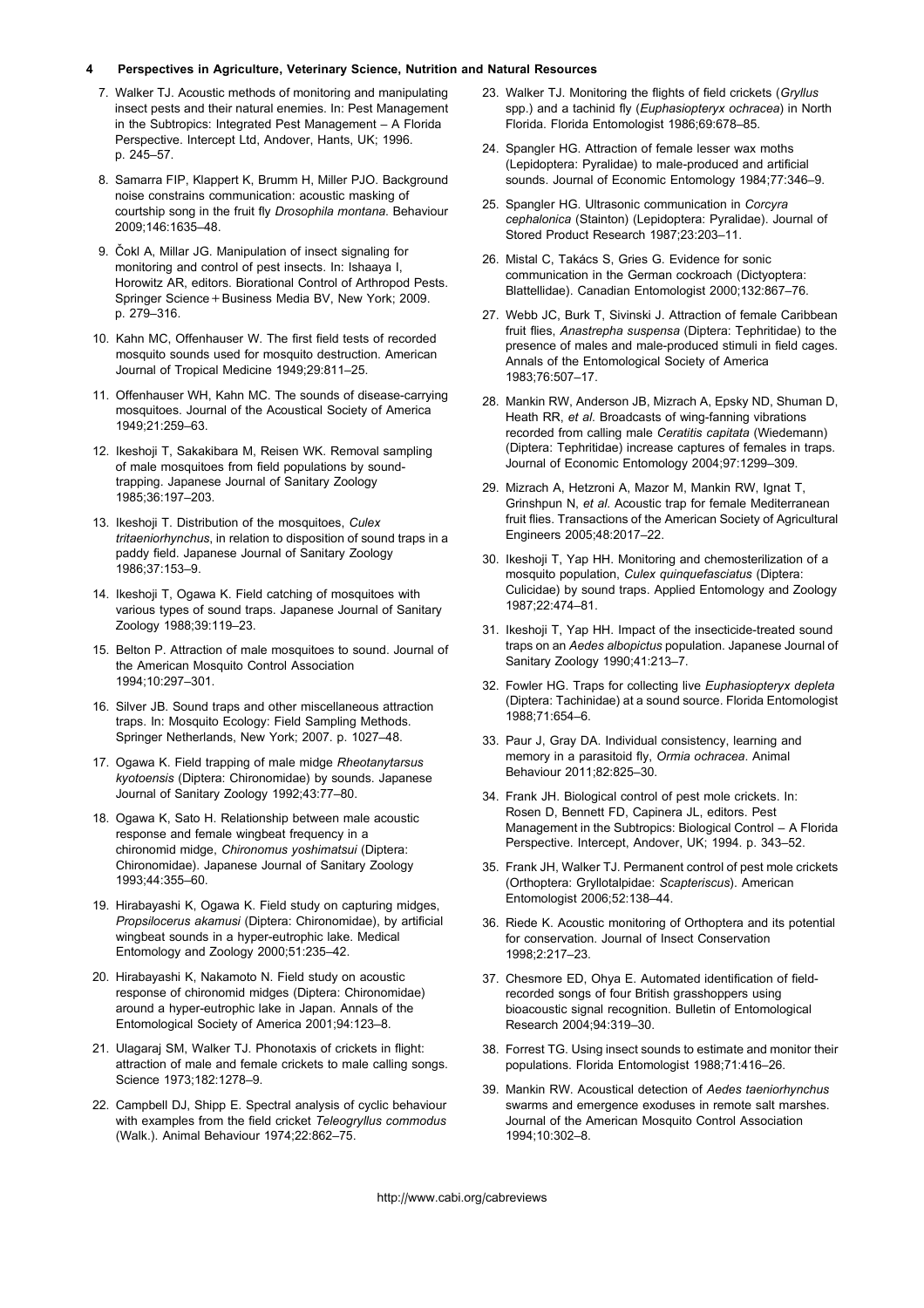- 40. Raman DR, Gerhardt RR, Wilkerson JB. Detecting insect flight sounds in the field: implications for acoustical counting of mosquitoes. Transactions of the American society of Agricultural and Biological Engineers 2007;50:1481–5.
- 41. Cooley JR, Kritsky G, Edwards MJ, Zyla JD, Marshall DC, Hill KBR, et al. Periodical cicadas (Magicicada spp.): a GISbased map of broods XIV in 2008 and 'XV' in 2009. American Entomologist 2011;57:144–50.
- 42. Cocquempot C, Lindelöw Å, Longhorn beetles (Coleoptera, Cerambycidae) Chapter 8.1. BioRisk 2010;4:193–218.
- 43. Rabitsch W. True bugs (Hemiptera, Heteroptera) Chapter 9.1. BioRisk 2010;4:407–33.
- 44. Invasive Species Compendium. 2011. Available from: URL: http://www.cabi.org/isc/ (accessed 21 October 2011).
- 45. Stumpner A, von Helverson D. Evolution and function of auditory systems in insects. Naturwissenschaften 2001;88:159–70.
- 46. Drosopoulos S, Claridge MF. Insect Sounds and Communication: Physiology, Behaviour, Ecology, and Evolution. Taylor & Francis, Boca Raton, FL; 2006.
- 47. Göpfert MC, Briegel H, Robert D. Mosquito hearing: soundinduced antennal vibrations in male and female Aedes aegypti. Journal of Experimental Biology 1999;202:2727–38.
- 48. Göpfert MC, Robert D. Active auditory mechanics in mosquitoes. Proceedings Royal Society of London B 2001;268:333–9.
- 49. Cator LJ, Arthur BJ, Harrington LC, Hoy RR. Harmonic convergence in the love songs of the dengue vector mosquito. Science 2009;323:1077–9.
- 50. Warren B, Gibson G, Russell IJ. Sex recognition through midflight mating duets in Culex mosquitoes is mediated by acoustic distortion. Current Biology 2009;19:485–91.
- 51. Pennetier C, Warren B, Dabiré KR, Russell IJ, Gibson G. 'Singing on the wing' as a mechanism for species recognition in the malarial mosquito Anopheles gambiae. Current Biology 2010;20:131–6.
- 52. Cator LJ, Ng'Habi KR, Hoy RR, Harrington LC. Sizing up a mate: variation in production and response to acoustic signals in Anopheles gambiae. Behavioral Ecology 2010;21:1033–9.
- 53. Arthur BJ, Wyttenbach RA, Harrington LC, Hoy RR. Neural responses to one- and two-tone stimuli in the hearing organ of the dengue vector mosquito. Journal of Experimental Biology 2010;213:1376–85.
- 54. Cator LJ, Arthur BJ, Ponlawat A, Harrington LC. Behavioral observations and sound recordings of free-flight mating swarms of Ae. aegypti (Diptera: Culicidae) in Thailand. Journal Medical Entomology 2011;48:941–6.
- 55. Miles RN, Robert D, Hoy RR. Mechanically coupled ears for directional hearing in the parasitoid fly Ormia ochracea. Journal of the Acoustical Society of America 1995;98:3059–70.
- 56. Saxena KN, Kumar H. Interruption of acoustic communication and mating in a leafhopper and a planthopper by aerial sound vibrations picked up by plants. Experientia 1980;36:933–6.
- 57. Barbero F, Thomas JA, Bonelli S, Balletto SE, Schönrogge K, Queen ants make distinctive sounds that are mimicked by a butterfly social parasite. Science 2009;323:782–5.
- 58. Chiu YK, Mankin RW, Lin CC. Context-dependent stridulatory responses of Leptogenys kitteli (Hymenoptera: Formicidae) to social, prey, and disturbance stimuli. Annals of the Entomological Society of America 2011;104:1012–20.
- 59. Markl H, Hölldobler B. Recruitment and food-retrieving behavior in Novomessor (Formicidae, Hymenoptera): II. Vibration signals. Behavioral Ecology and Sociobiology 1978;4:183–216.
- 60. Cocroft RB, Rodríguez RL. The behavioral ecology of insect vibrational communication. Bioscience 2005;55:323–34.
- 61. Cocroft RB, Tieu TD, Hoy RR, Miles RN. Directionality in the mechanical response to substrate vibration in a treehopper (Hemiptera: Membracidae: Umbonia crassicornis). Journal of Comparative Physiology A 2000;186:695–705.
- 62. Walker TJ, Forrest TG. Mole cricket phonotaxis: effects of intensity of synthetic calling song (Orthoptera: Gryllotalpidae: Scapteriscus acletus). Florida Entomologist 1989;72:655–9.
- 63. Alem S, Koselj K, Siemers BM, Greenfield MD. Bat predation and the evolution of leks in acoustic moths. Behavioral Ecology and Sociobiology 2011;65:2105–16.
- 64. Wishart G, Riordan DF. Flight responses to various sounds by adult males of Aedes aegypti (L.) (Diptera: Culicidae). Canadian Entomologist 1959;91:181–91.
- 65. Belton P. An analysis of direction finding in male mosquitoes. In Browne B, editor. Experimental Analysis of Insect Behaviour. Springer-Verlag, Berlin, Germany; 1974. p. 139-48.
- 66. Bidlingmayer WL. A comparison of trapping methods for adult mosquitoes: species response and environmental influence. Journal of Medical Entomology 1967;4:200–20.
- 67. Leemingsawat S, Kerdpibule V, Limswan S, Sucharit S, Ogawa K, Kanda T. Response of female mosquitoes of Culex tritaeniorhynchus to sound traps of various wingbeat frequencies with hamsters and dry ice. Japanese Journal of Sanitary Zoology 1988;39:67–70.
- 68. Nelson BS. Reliability of sound attenuation in Florida scrub habitat and behavioral implications. Journal of the Acoustical Society of America 2003;113:2901–11.
- 69. Hienton TE. Summary of Investigations of Electric Insect Traps. Agricultural Research Service, US Department of Agriculture Technical Bulletin 1498, Beltsville, MD; 1974. 136 pp.
- 70. Kanda T, Cheong WH, Loong KP, Lim TW, Ogawa K, Chiang GL, et al. Collection of male mosquitoes from field populations by sound trapping. Tropical Biomedicine 1987;4:161–6.
- 71. Ogawa K. Field study on acoustic trapping of Mansonia (Diptera: Culicidae) in Malaysia I. Mass-trapping of males by a cylindrical sound trap. Applied Entomology and Zoology 1988;23:265–72.
- 72. Kerdpibule V, Throngunkiant S, Leemingsawat S. Feasibility of wing beat sound trap for the control of mosquito vectors. Southeast Asian Journal of Tropical Medicine and Public Health 1989;20:639–41.
- 73. Walker TJ. Sound traps for sampling mole cricket flights (Orthoptera: Gryllotalpidae: Scapteriscus). Florida Entomologist 1982;65:105–10.
- 74. Walker TJ. A live trap for monitoring Euphasiopteryx and tests with E. ochracea (Diptera: Tachinidae). Florida Entomologist 1989;72:314–9.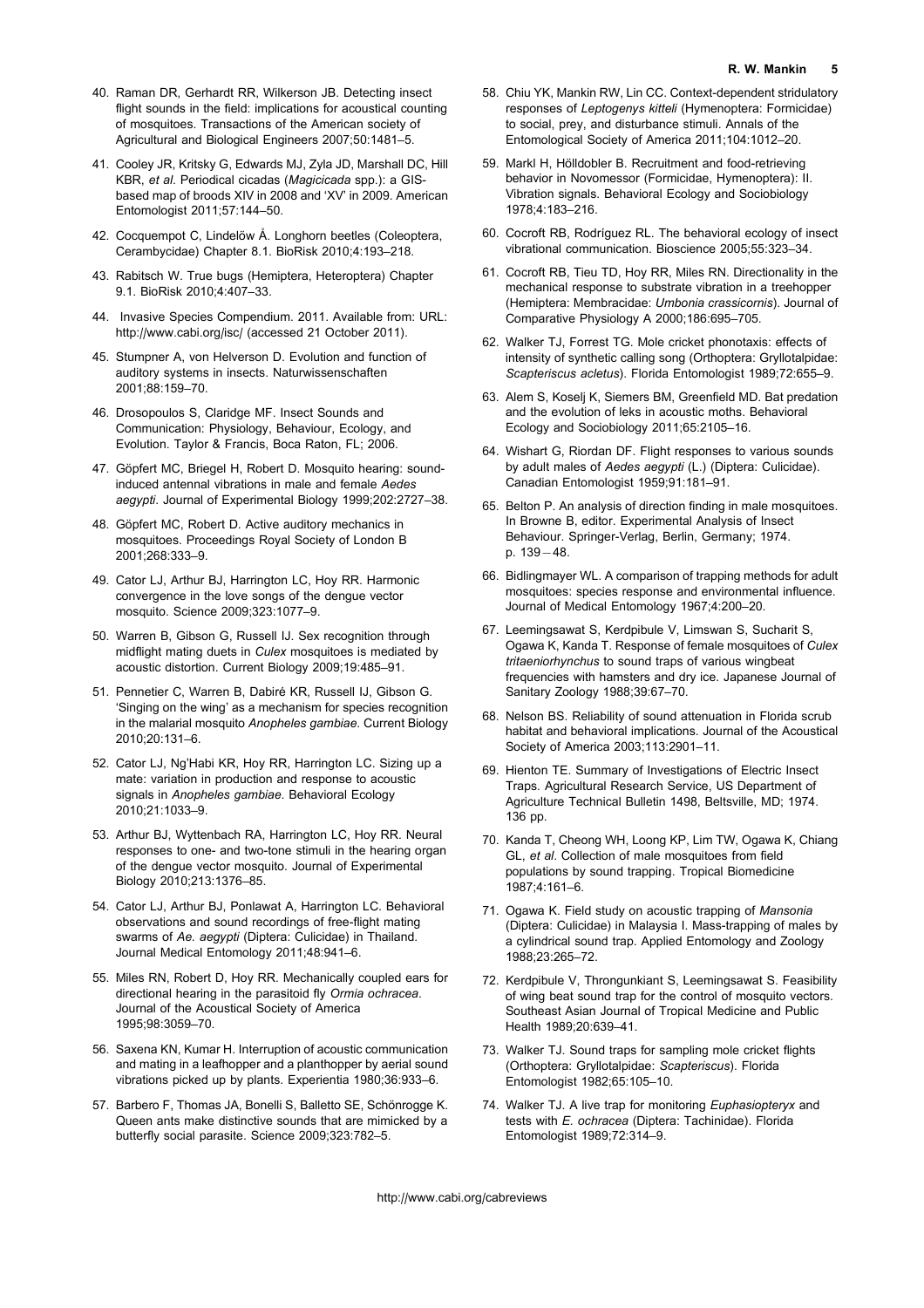#### 6 Perspectives in Agriculture, Veterinary Science, Nutrition and Natural Resources

- 75. Campbell DJ. A new sound trap, and observations on the migratory and acoustic behavior of the field cricket Teleogryllus commodus (Walker). Bioacoustics 1990;2:199–208.
- 76. Chukanov VS, Lapshin DN. Acoustic behavior of mole crickets of Gryllotalpa genus. In: Gribakin FG, Weise K, Popov AV, editors. Sensory Systems and Communication in Arthropods. Birkhauser Verlag, Basel, Switzerland; 1990. p. 167–71.
- 77. Epsky NE, Morrill WL, Mankin RW. Traps for capturing insects. In: Capinera JL, editor. Encyclopedia of Entomology. Kluwer Academic Publishers, Dordrecht, The Netherlands; 2004. p. 2318–29.
- 78. Epsky NE, Morrill WL, Mankin RW. Traps for capturing insects. In: Capinera JL, editor. Encyclopedia of Entomology. Volume 4. 2nd edn. Springer, New York; 2008. p. 3887–901.
- 79. Hirabayashi K, Ogawa K. The efficiency of artificial wingbeat sounds for capturing midges in black light traps. Entomologia Experimentalis et Applicata 1999;92:233–8.
- 80. Bertram SM, Johnson LA, Clark J, Chief C. An electronic acoustic recorder for quantifying total signaling time, duration, rate and magnitude in acoustically signaling insects. Technical Acoustics 2004;20:1–8.
- 81. Mankin RW, Machan R, Jones R. Field testing of a prototype acoustic device for detection of Mediterranean fruit flies flying into a trap. In: Proceedings of the 7th International Symposium on Fruit Flies of Economic Importance, 10–15 September 2006, Salvador, Brazil; 2006. p. 165–9.
- 82. Mankin RW, Hodges RD, Nagle HT, Schal C, Pereira RM, Koehler PG. Acoustic indicators for targeted detection of stored product and urban insect pests by inexpensive infrared, acoustic, and vibrational detection of movement. Journal of Economic Entomology 2010;103:1636–46.
- 83. Forrest TG, Farris HE, Hoy RR. Ultrasound acoustic startle response in scarab beetles. Journal of Experimental Biology 1995;198:2593–8.
- 84. Payne TL, Shorey HH. Pulsed ultrasonic sound for control of oviposition by cabbage looper moths. Journal of Economic Entomology 1968;61:3–7.
- 85. Agee HR. Response of flying moths and other tympanate moths to pulsed ultrasound. Annals of the Entomological Society of America 1969;62:801–7.
- 86. Agee HR, Webb JC. Ultrasound for control of bollworms on cotton. Journal of Economic Entomology 1969;62:1322–26.
- 87. Agee HR, Webb JC. Effects of ultrasound on capture of Heliothis zea and Ostrinia nubilalis moths in traps equipped with ultraviolet lamps. Annals of the Entomological Society of America 1969;62:1248–52.
- 88. Agee HR. Response of bollworm moths to pulsed ultrasound while resting, feeding, courting, mating, and ovipositing. Annals of the Entomological Society of America 1969;62:1122–8.
- 89. Hinkle NC, Koehler PG, Patterson RS. Egg production, larval development and adult longevity of cat fleas (Siphonaptera: Pulicidae) exposed to ultrasound. Journal of Economic Entomology 1990;83:2306–9.
- 90. Coro F, Suarez S. Review and history of electronic mosquito repellers. Wing Beats 2000;11:6–7, 30–2.
- 91. Federal Trade Commission. FTC warns manufacturers and retailers of ultrasonic pest-control devices. 2001. Available

from: URL: http://www.ftc.gov/o0a/2001/05/fyi0128.shtm (accessed 27 November 2011).

- 92. Leighton TG. What is ultrasound? Progress in Biophysics and Molecular Biology 2007;93:3–83.
- 93. Hunt RE, Morton TL. Regulation of chorusing in the vibrational communication system of the leafhopper Graminella nigrifrons. American Zoologist 2001;41:1222–8.
- 94. Polajnar J, Čokl A. The effect of vibratory disturbance on sexual behaviour of the southern green stink bug Nezara viridula (Heteroptera, Pentatomidae). Central European Journal of Biology 2008;3:189–97.
- 95. Mazzoni V, Lucchi A, Čokl A, Prešem J, Virant-Doberlet M. Disruption of the reproductive behaviour of Scaphoideus titanus by playback of vibrational signals. Entomologia Experimentalis et Applicata 2009;133:1–12.
- 96. Zhang Z, Fu Q, Chen W, Zhao G, Chen G. Effect of some factors on acoustic trapping for Nilaparvata lugens (Stal) Homoptera: Delphacidae). Acta Entomologica Sinica 1995;38:166–72.
- 97. Laumann RA, Blassiolo Moraes CM, Čokl A, Borges M. Eavesdropping on sexual vibratory signals of stink bugs (Hemiptera: Pentatomidae) by the egg parasitoid Telenomus podisi. Animal Behaviour 2007;73:637–49.
- 98. Barber JE, Connor WE. Acoustic mimicry in a predator-prey interaction. Proceedings of the National Academy of Sciences of the USA 2007;104:9931–4.
- 99. Trematerra P, Pavan G. Ultrasound production in the courtship behaviour of Ephestia cautella (Walk.), E. kuehniella Z. and Plodia interpunctella (Hb.) (Lepidoptera: Pyralidae). Journal of Stored Product Research 1995;31:45–8.
- 100. Millar JG, McBrien HL, Ho HY, Rice RE, Cullen E, Zalom FG, et al. Pentatomid bug pheromones in IPM: possible applications and limitations. Bulletin of the International Organization of Biological Control, Pheromone Working Group 2002;25:1–11.
- 101. Takács S, Mistal C, Gries G. Communication ecology of webbing clothes moth: attractiveness and characterization of male-produced sonic aggregation signals. Journal of Applied Entomology 2003;127:127–33.
- 102. Hart M. The role of sonic signals in the sexual communication of peach twig borers Anarsia lineatella Zeller (Lepidoptera: Gelechiidae) [MSc Thesis]. Simon Fraser University, Burnaby, British Columbia, Canada; 2006. 47 pp.
- 103. Nakano R, Takanashi T, Fujii T, Skals N, Surlykke A, Ishikawa Y. Moths are not silent, but whisper ultrasonic courtship songs. Journal of Experimental Biology 2009;212:4072–8.
- 104. Mankin RW, Petersson E, Epsky N, Heath RR, Sivinski J. Exposure to male pheromones enhances Anastrepha suspensa (Diptera: Tephritidae) female response to male calling song. Florida Entomologist 2000;83:411–21.
- 105. Anton S, Evengaard K, Barrozo RB, Anderson P, Skals N. Brief predator sound exposure elicits behavioral and neuronal long-term sensitization in the olfactory system of an insect. Proceedings of the National Academy of Sciences of the USA 2011;108:3401–5.
- 106. Percy DM, Taylor GS, Kennedy M. Psyllid communication: acoustic diversity, mate recognition and phylogenetic signal. Invertebrate Systematics 2006;20:431–45.